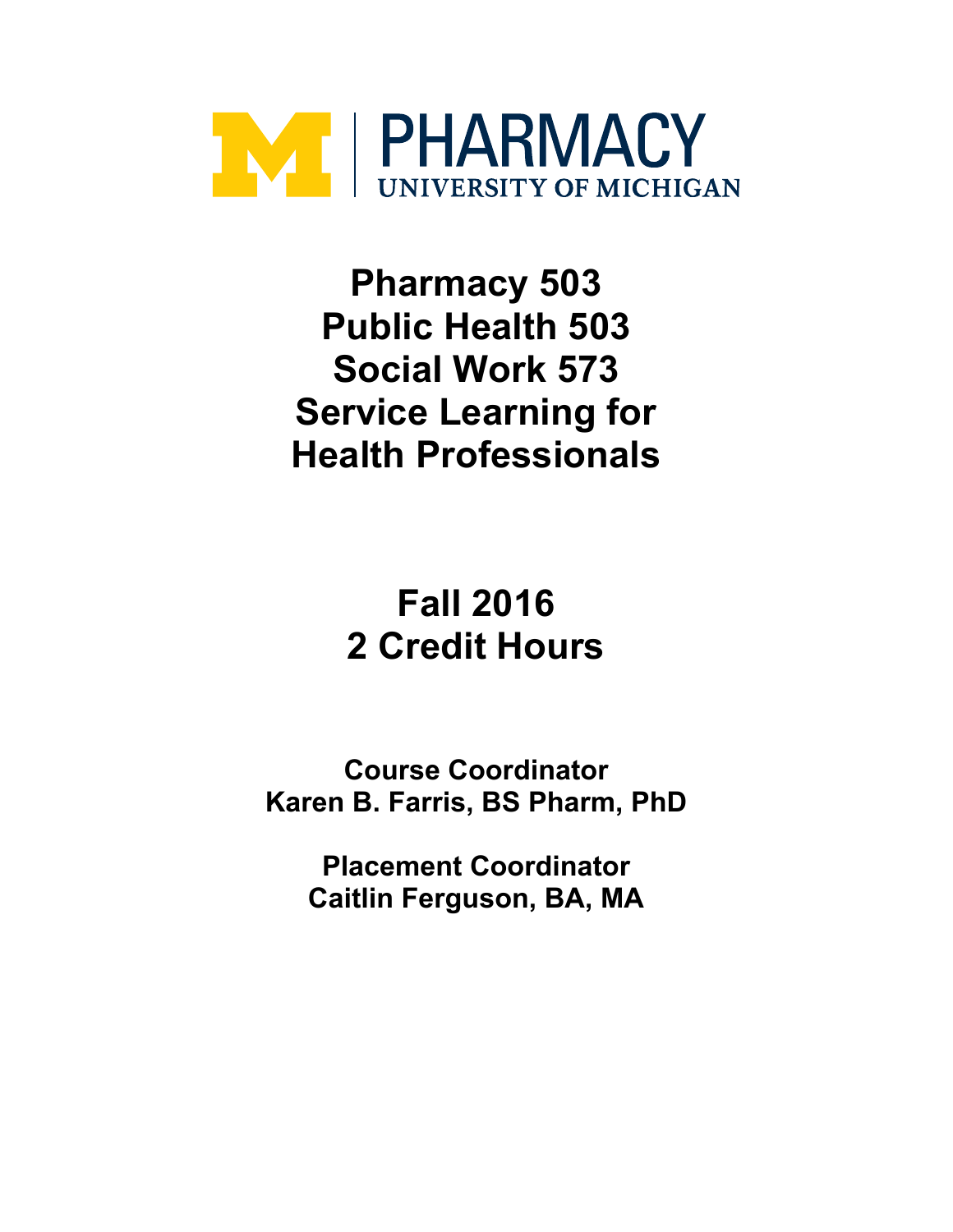### **A. Instructional Staff**

#### **Course Coordinator**

Karen B. Farris, Ph.D., Charles R. Walgreen III Professor of Pharmacy Administration Chair, Department of Clinical Pharmacy Office: 2568 CCL Phone: (734) 763-5150 Email:kfarris@med.umich.edu

### **Placement Coordinator**

Caitlin Ferguson, MA Community Engagement Program Manager Office: Pharmacy First Floor Administrative Suite 1021 Telephone: (734) 615-6717 Email: cmferg@med.umich.edu

### **Pharmacy Resident**

Erin Copi, PharmD PGY-1 Pharmacy Resident University of Michigan Health System

### **Faculty Office Hours**

Dr. Farris will hold office hours by appointment.

Ms. Ferguson serves as placement coordinator and the primary contact for all community organizations hosting students for this course. Please contact Ms. Ferguson with questions or concerns about your host agency.

### **B. General Course Information**

**This course is work 2 credit hours.** 

#### **Meeting Time/Location**

Time: Wednesday 3-5pm (see schedule for specific dates) Room: 1544 CC Little in the College of Pharmacy facilities

#### **Course Prerequisites**

No prerequisites.

#### **Course Website/Email**

The Canvas website for this course is under Pharmacy 503. You are expected to check the webpage for this course for announcements and assignments.

Students are also expected to review their "umich" email **daily** as faculty announcements and messages may also be sent in this manner. Email etiquette is expected of all students when communicating with faculty and other students in this course.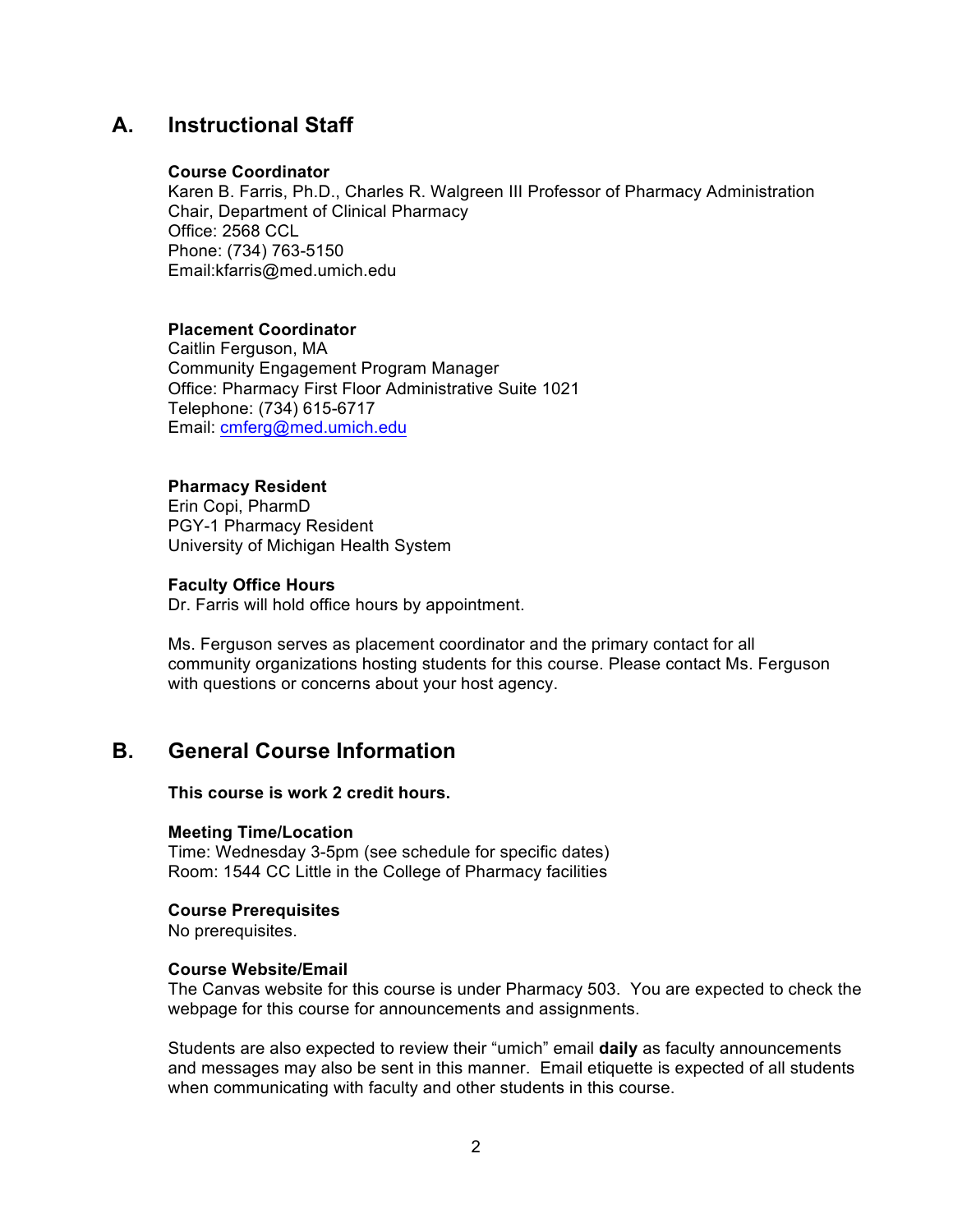Students should contact faculty at their direct email addresses listed in the course syllabus (see Instructional Staff). Students are encouraged to indicate P503 in the subject line to alert faculty to the fact that the question/issue pertains to a college course. In addition, students should realize that faculty will not be doing email 24/7. Faculty will do their best to answer all student questions in a timely manner but if a student does not hear back from a given faculty member or preceptor within 2 business days, the student should contact the Office of Student Affairs at (734) 764-7312 and they will promptly have the faculty member get back to you.

## **C. Course Description and Objectives**

### **Course Description**

This is an inter-professional service learning required for all pharmacy students and an elective for students of other health science disciplines. The course is based upon the Social Ecological Model of Health (below), wherein health is created by factors at the individual, interpersonal, organizational, community and public policy levels.



A Social-Ecological Model for Physical Activity - Adapted from Heise, L., Ellsberg, M., & Gottemoeller, M. (1999)

Service learning is the primary pedagogy that is used in the course. As such, we use over 15 sites in the area where you provide service, and we use the class discussion to consider what you are learning and how the information/skill/perspective relates to health and interprofessional teams/care.

Given our service learning sites, knowledge in four themes will be developed and includes (1) Food Insecurity, (2) Environmental Health, (3) Social & Health Services and (4) Education: Access & Privilege. How these issues are related to health and the factors that impact health in these themes will be considered/ discussed using the levels of the Social Ecological Model of Health. Finally, you will reflect upon your

site as well as yourself to gain further insights into the Social Ecological Model of Health, inter-professional perspectives of health and how we produce health.

### **Course objectives**

Upon completion of this course, learners will improve their knowledge and skills in:

1. Cultural sensitivity

Demonstrate sensitivity and responsiveness to culture race/ethnicity, age, socioeconomic status, gender, sexual orientation, spirituality, disabilities and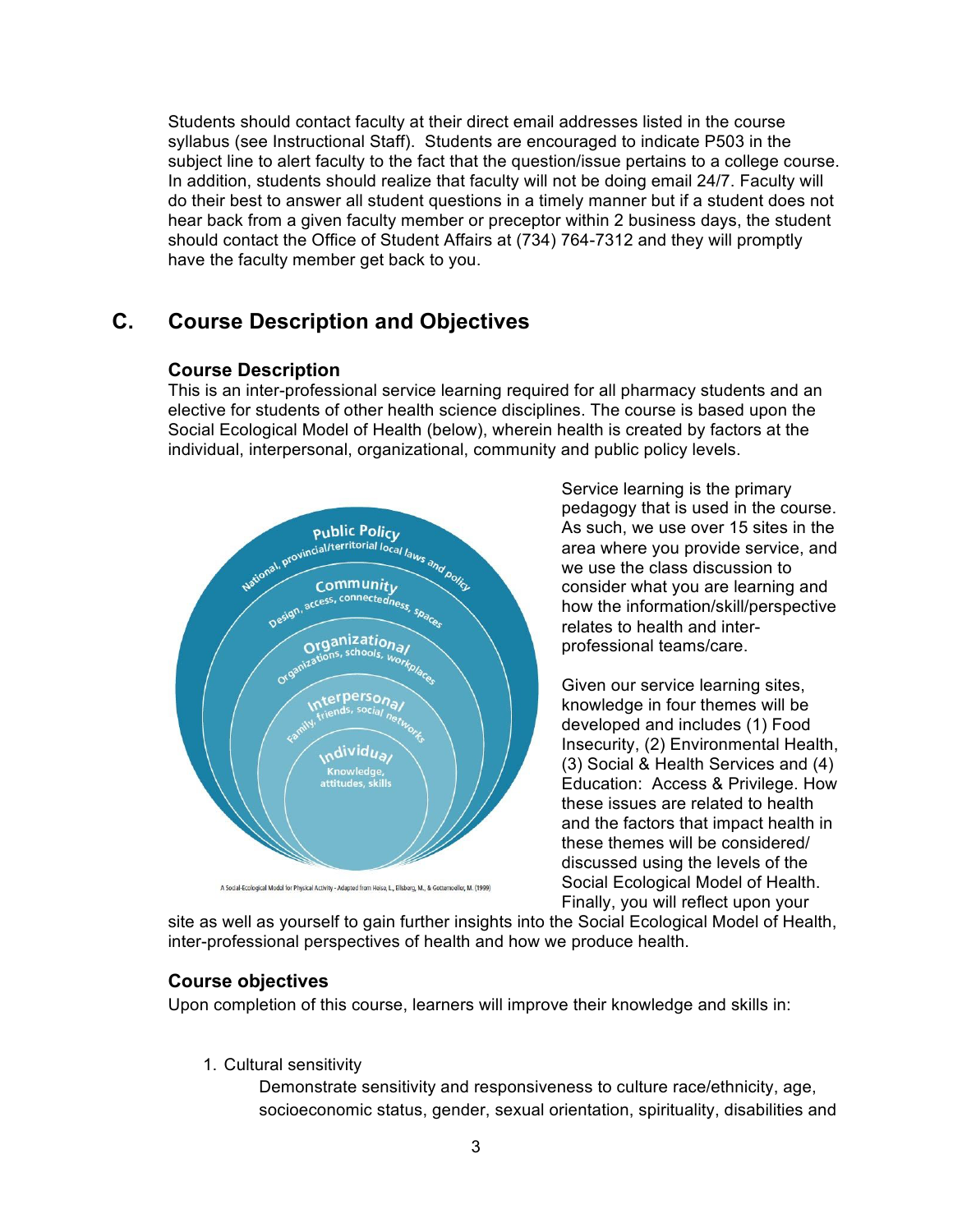other aspects of diversity and identity when interacting with patients and other health professionals.

2. Public health

Identify a range of health barriers (economic, social, environmental) that contribute to health disparities.

3. Civic engagement

Work to make a difference in the life of our communities and develop the combination of knowledge, skills, values, and motivation to make a difference.

4. Inter-professional teams

Work in inter-professional teams to gain an understanding of roles and responsibilities of other professions/professionals; gain an understanding of how professionals may work together to deliver a service; and develop an understanding of how other professional assume/value health and its production.

5. Small group discussion

Lead one small group discussion about the central topic in your assigned service learning site, facilitating the application of the Social Ecological Model of Health. Participate in three additional discussion, citing examples from your service learning site that are relevant to the theme for the day.

## **D. General Course Expectations**

**Professionalism** - Students are expected to abide by the College of Pharmacy Code of Conduct as it relates to all aspects of professionalism. This includes acting in a professional manner at all times, being on time for classes and exams, and refraining from talking or other disruptive behaviors during class.

**Special needs** - Students with special needs are required to communicate with the course director about special needs during the first week of class.

**Questions/concerns** - Students should direct questions about a specific topic or homework on that topic to the course coordinator. Questions or concerns such as absence from class, illness, course logistics or other problems should also be directed to the course coordinator.

**Attendance –** Students are expected to attend all class sessions, unless they have received permission from the instructor due to illness or other unforeseen circumstance. Points will be deducted from the course grade for unexcused absences. All students must complete a minimum of 20 hours of community service. If a student needs to miss a scheduled community service session, s/he must notify the site supervisor and Caitlin Ferguson before her/his absence. S/he must also make up missed hours before the end of the semester. If the student does not complete at least 20 hours of service by the end of the semester and assigned date, s/he will receive an "incomplete" for the course. Failure to complete the service hours after a time that is determined in communication with the course coordination will result in a final grade of FAIL.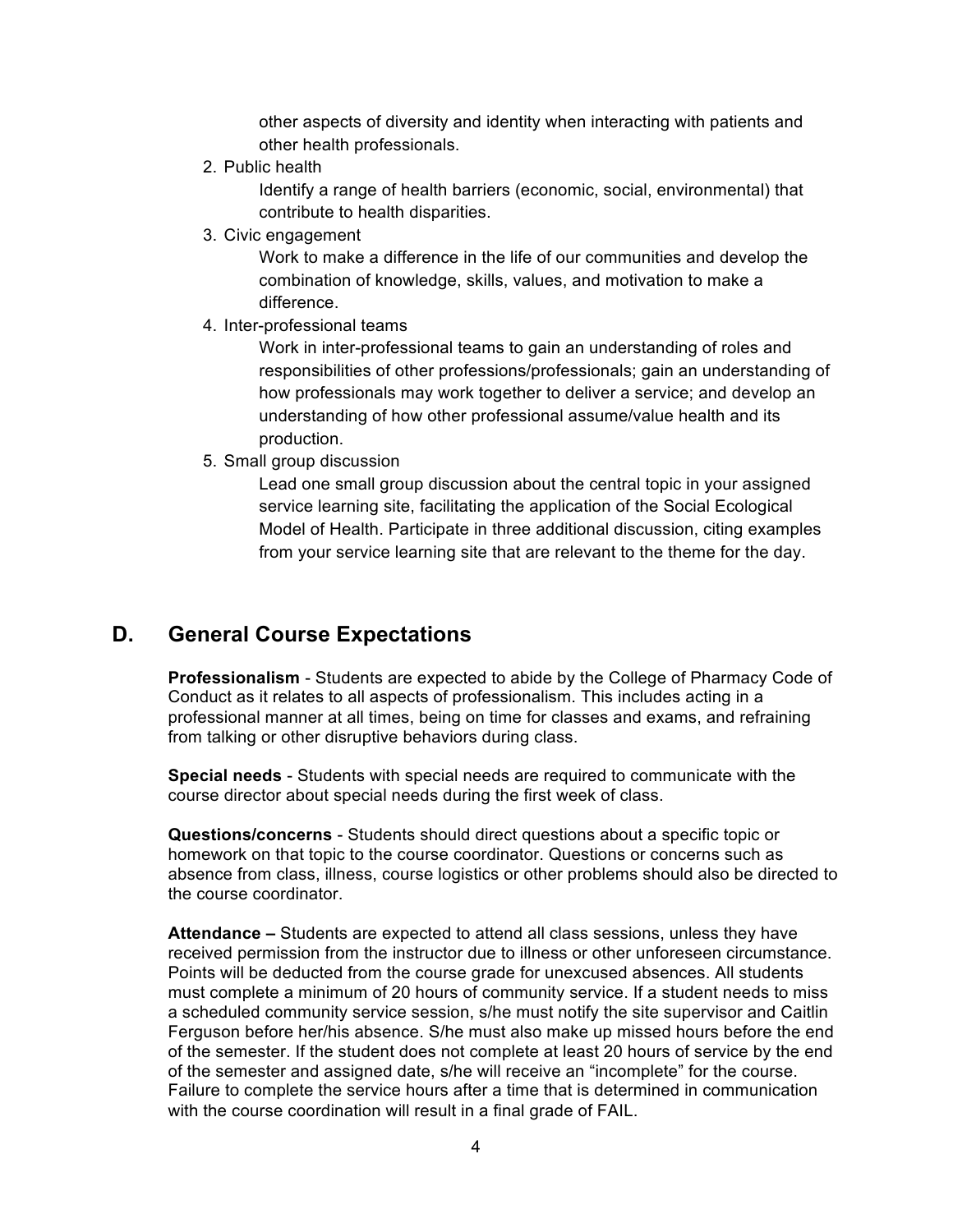**Assignments** - All assignments must be completed on time. Students may receive a zero for any unexcused late assignment or absence.

**Class Participation –** All students are required to participate in class discussions. Students are expected to come to class prepared to discuss the topic being addressed that day**.** 

**Service in sites.** Students are responsible for transportation to and from community service sites, as well as incidental expenses association with the service-learning experience. Punctuality at the site is essential. All students should arrive at the site early or on time. Students are expected to respect any and all confidences revealed in the site/practice environment including patient/client information. HIPAA rules apply. Students should dress professionally for community service. The dress standard may vary depending on the placement site and type of activities, and students should take the lead from their site supervisors.

### **E. Course Schedule**

**Class Sessions**: The dates for the class sessions are shown on the next page. Students will participate in 8 class sessions that will meet on **Wednesday at 3-5pm in Walgreens Lab, 1544 CC Little Building**. This room is located in the College of Pharmacy facilities.

Class sessions on Sep 7, Sep 14 and Sep 21. The first 3 class sessions require you to attend class and participate in discussion. There is no pre-work for these sessions.

Class discussions on Oct 19, Oct 26, Nov 9 and Nov 16. On these dates, the class sessions will be comprised of the following activities.

| 310p - 4p   | New information from content expert/s and/or media                |
|-------------|-------------------------------------------------------------------|
| $4p - 430p$ | Small group discussion, led by student whose site is focused on   |
|             | theme for the session                                             |
| 430 - 445p  | Large group discussion of 16, where the theme leaders share their |
|             | group summaries                                                   |
| 445p – 5p   | Final comments                                                    |

All class participants will be assigned to groups of 4 for these class sessions. To the greatest extent possible (dependent upon course enrollment), each group will reflect the 4 themes of the course and contain at least two different health professionals. On the date in which the theme is discussed that is reflective of your service site, you will lead your small group discussion.

**Small Group**. The discussion leader will use the handout to keep notes about the discussion. Each small group will use the class handout and complete the following questions, led by the thematic discussion leader from the group:

1. For each level in the Social Ecological Model of Health, identify and explain 2 factors that impact the theme for today. For the discussion leader, provide information to your group about 2 factors or issues that you see in your site that impact or is related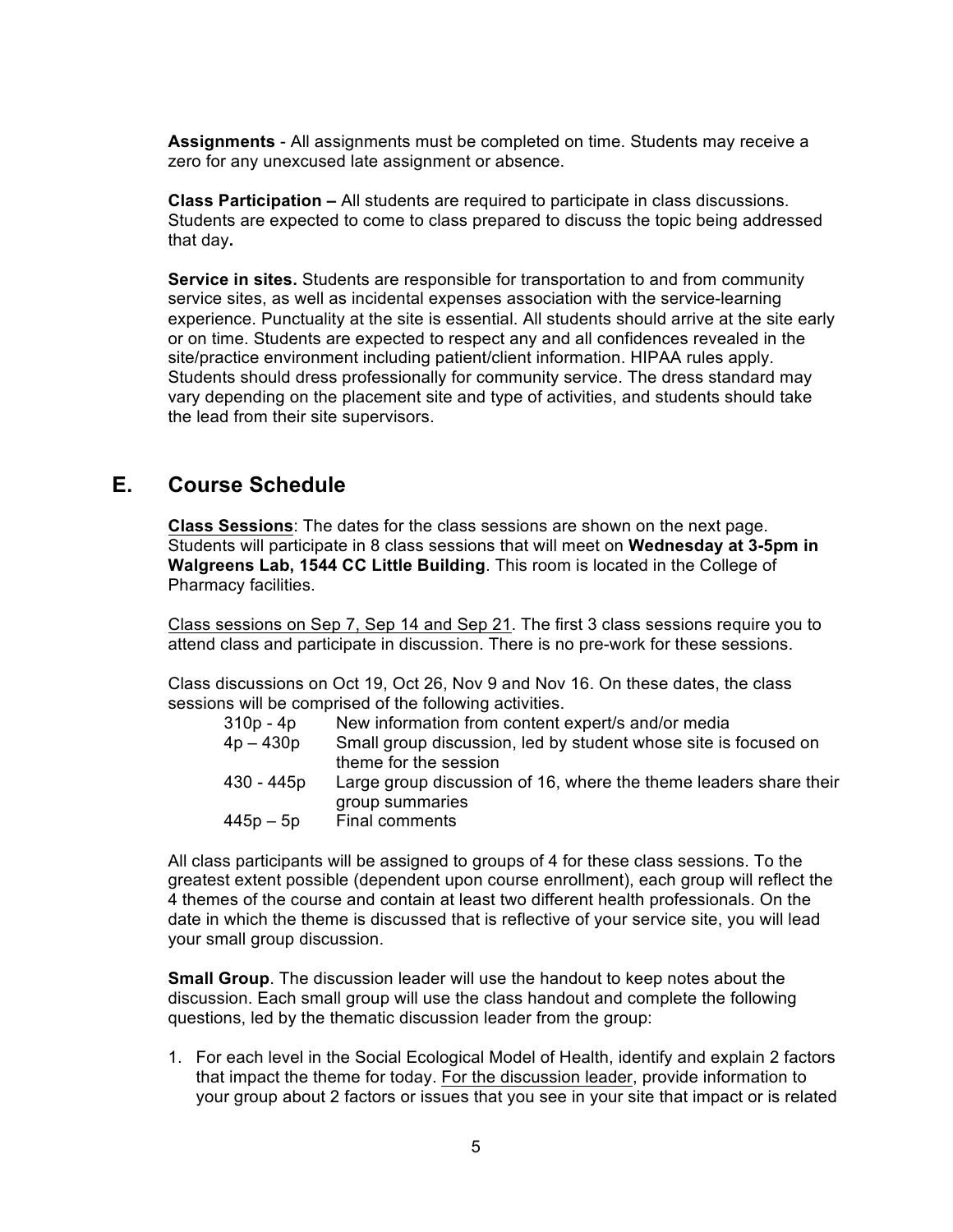to the theme for today? (Make sure your group knows a bit about your site and what you do there.)

- 2. What are the 2 factors or issues that you believe or think are most important to the theme for today? Why do you think that?
- 3. How does the theme for today impact your profession? Name as many examples as possible.

**Large Group**. We will move to groups of 16, combining 4 small groups. There, you will answer the following questions:

- 4. What are 2-3 most important points to remember about the [theme]?
- 5. What are examples of how [theme] impacts your profession or service delivery?

**Entire class**. Dr. Farris will lead a brief discussion illustrating the inter-professional aspects of the theme.

**Community Service**: Students will complete a minimum of 20 hours of community service during the semester. Students will be assigned to a community agency. In some cases, students will complete their service in weekly 2-hour blocks, 4 hours every other week or 5 hours on 4 Saturdays. Schedules vary for each service site. A log documenting your hours in your site and signed by your supervisor is required to be submitted by December 17.

\*\*\* Students begin community service hours the week of September 19 and complete their service hours by no later than December 17.

**Assignments**: Three written assignments are due throughout the semester and are due on **October 5, November 11 and December 14.** All written assignments should be doubled-spaced and use Arial 11 point font with margins set to 0.75 inches. Submit the assignments on Canvas.

#### **Assignment #1. Knowing Your Service Site (due October 5)**

Submit a response for each of the following questions about your service site. For questions 2 and 3, the response is a short answer. If combining answers to 4 and 5 into a table is efficient, that is acceptable. One to three sentences for all other responses is expected.

- 1. What is the mission of the organization?
- 2. How long has this organization been serving the community?
- 3. Approximately how many clients do they serve each year?
- 4. What are all the services offered by this organization?
- 5. What populations/demographics does the site serve?
- 6. How is the organization funded?
- 7. What can I do while volunteering to contribute to the success of the program?
- 8. Ask your supervisor to share any inspiring experiences s/he has had while working at your site.
- 9. What did you learn in your training that you found surprising or did not previously know?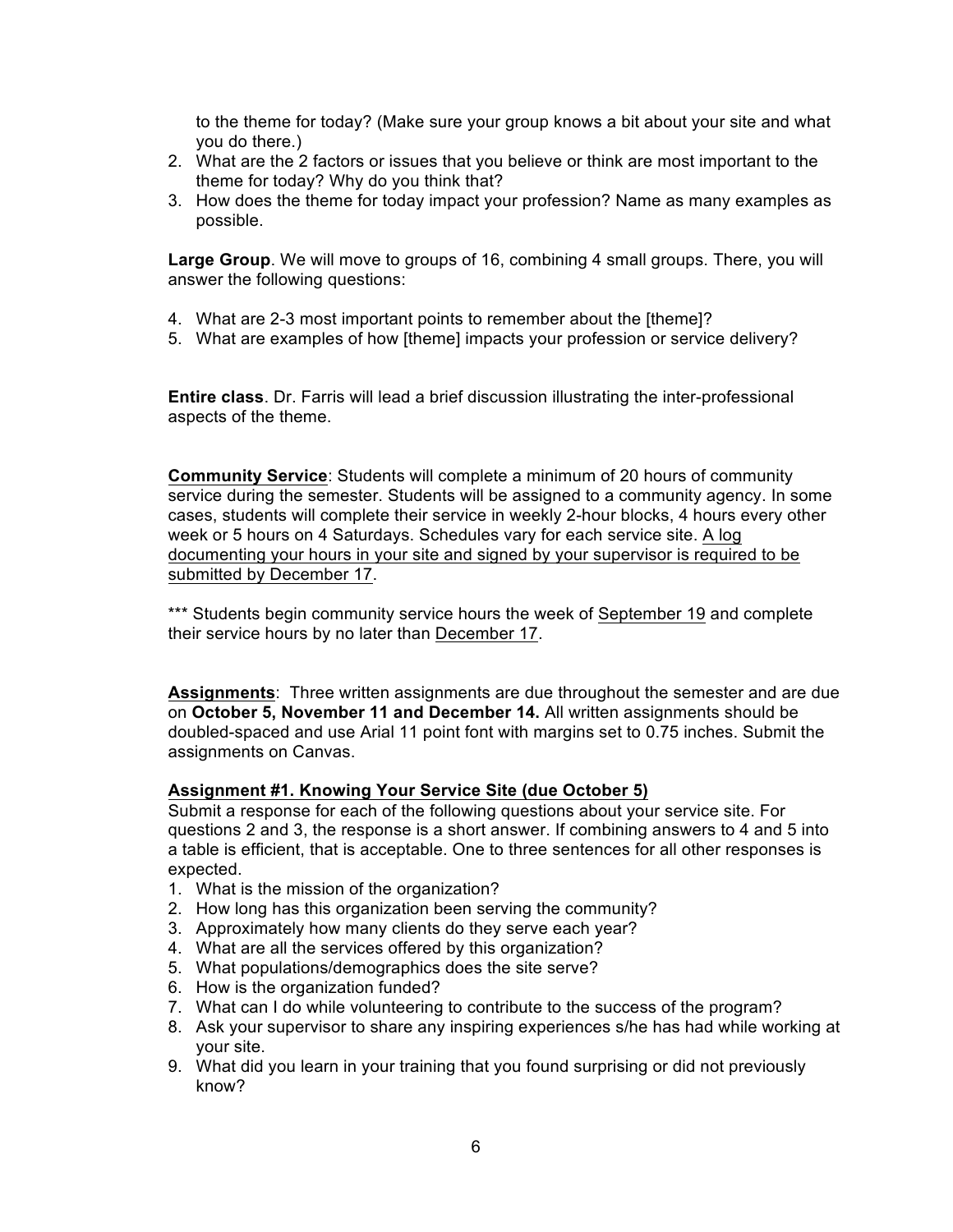### **Assignment #2. 4-page Reflection #1 (due November 11)**

What insights have you gained about how different professionals think about the factors in the social ecological model of health? (4 double-spaced pages) In writing this reflection, organize it as What? So What? and Now What?

What? Describe two instances of agreement and/or disagreement between what you experienced/feel/think about how health is produced and how another professional in your group/class/site considered it. Please use one or two levels from the social ecological model of health to illustrate your examples.

So what? Here, please discuss why it matters how you assume that health is produced versus how someone else assumes it is produced. How may different assumptions affect your professional attitudes and behaviors? How did this situation make you feel?

Now what? Now, please write this section placing the stated insights above into the context of your future profession and professional development. What education, goals or action can/will you take to use these insights in your practice?

### **Assignment #3. 4-page Reflection #2 (due December 14)**

What are the insights you personally gained from your service experience and the class discussions and why do they matter to your future? (4 double-spaced pages) In writing this reflection, organize it as What? So What? and Now What?

What? Include the name of your agency and what you did in your site. Please identify up to 3 important insights you personally gained from your service learning experience and class discussions.

So what? Here, considering the 3 issues you identify, please elaborate why these issues matter to you professionally and/or personally, citing specific examples. Why are these issues important?

Now what? Now, please write this section placing the stated insights above into the context of your future profession and professional development. Please consider what future education, goals or actions you may pursue as it relates to these 3 issues. What do these issues mean to your future?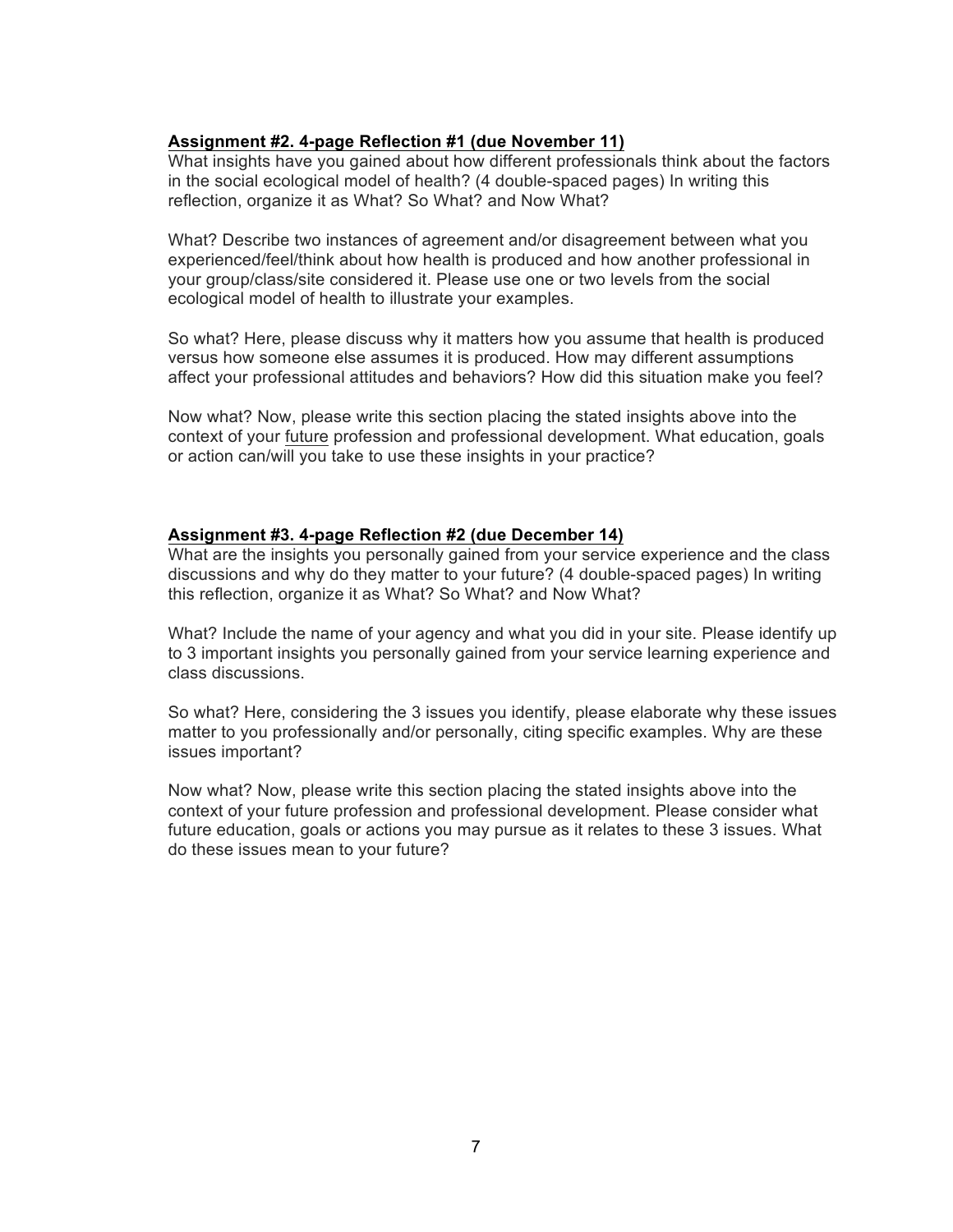| <b>Week</b>    | <b>Date</b>      | <b>Topic/Assignment</b>                           | <b>Instructor</b>       |
|----------------|------------------|---------------------------------------------------|-------------------------|
| 1              | Sep 7            | Class #1. Introduction to Service Learning and    | Farris and              |
|                |                  | <b>Site Placements</b>                            | Ferguson                |
|                |                  | Social Ecological Model of Health                 |                         |
|                |                  |                                                   |                         |
|                |                  | Site Placement Rank Due by 11pm on Monday         |                         |
|                |                  | Sep 12.                                           |                         |
| $\overline{2}$ | Sep 14           | <b>Class #2.</b> The Last Straw                   | Farris and              |
| 3              | Sep 21           | <b>Class #3. Entering and Exiting Communities</b> | Ferguson<br>Dr. Neeraja |
|                |                  |                                                   | Aravamudan,             |
|                |                  |                                                   | <b>Edward Ginsberg</b>  |
|                |                  |                                                   | Center                  |
|                |                  |                                                   |                         |
| 4              | Sep 28           | No class                                          |                         |
| 5              | Oct <sub>5</sub> | No class                                          |                         |
|                |                  | Assignment #1 Knowing your site due 10/5          |                         |
| 6              | Oct 12           | No Class                                          |                         |
| $\overline{7}$ | Oct 19           | Class #4. Education: access and privilege         | Farris and              |
|                |                  |                                                   | Ferguson                |
| 8              | Oct 26           | <b>Class #5. Food insecurity</b>                  | Dr. Kate Bauer          |
|                |                  |                                                   | Farris                  |
| 9              | Nov <sub>2</sub> | No Class                                          |                         |
| 10             | Nov <sub>9</sub> | <b>Class #6.</b> Environmental Health             | Dr. Craig Harris        |
|                |                  |                                                   |                         |
|                |                  | <b>Assignment #2 Reflection due 11/11</b>         | Farris                  |
| 11             | <b>Nov 16</b>    | <b>Class #7.</b> Social & health services         | Invited panel           |
| 12             | <b>Nov 23</b>    | No Class                                          |                         |
| 13             | <b>Nov 30</b>    | No Class                                          |                         |
| 14             | Dec 7            | Class #8. Inter-professional Healthcare Teams in  | <b>UMHS Transplant</b>  |
|                |                  | Transplant                                        | Team                    |
|                |                  | <b>Final Class Discussion</b>                     | Farris                  |
|                |                  |                                                   |                         |
|                |                  | <b>Assignment #3 Reflection due 12/14</b>         |                         |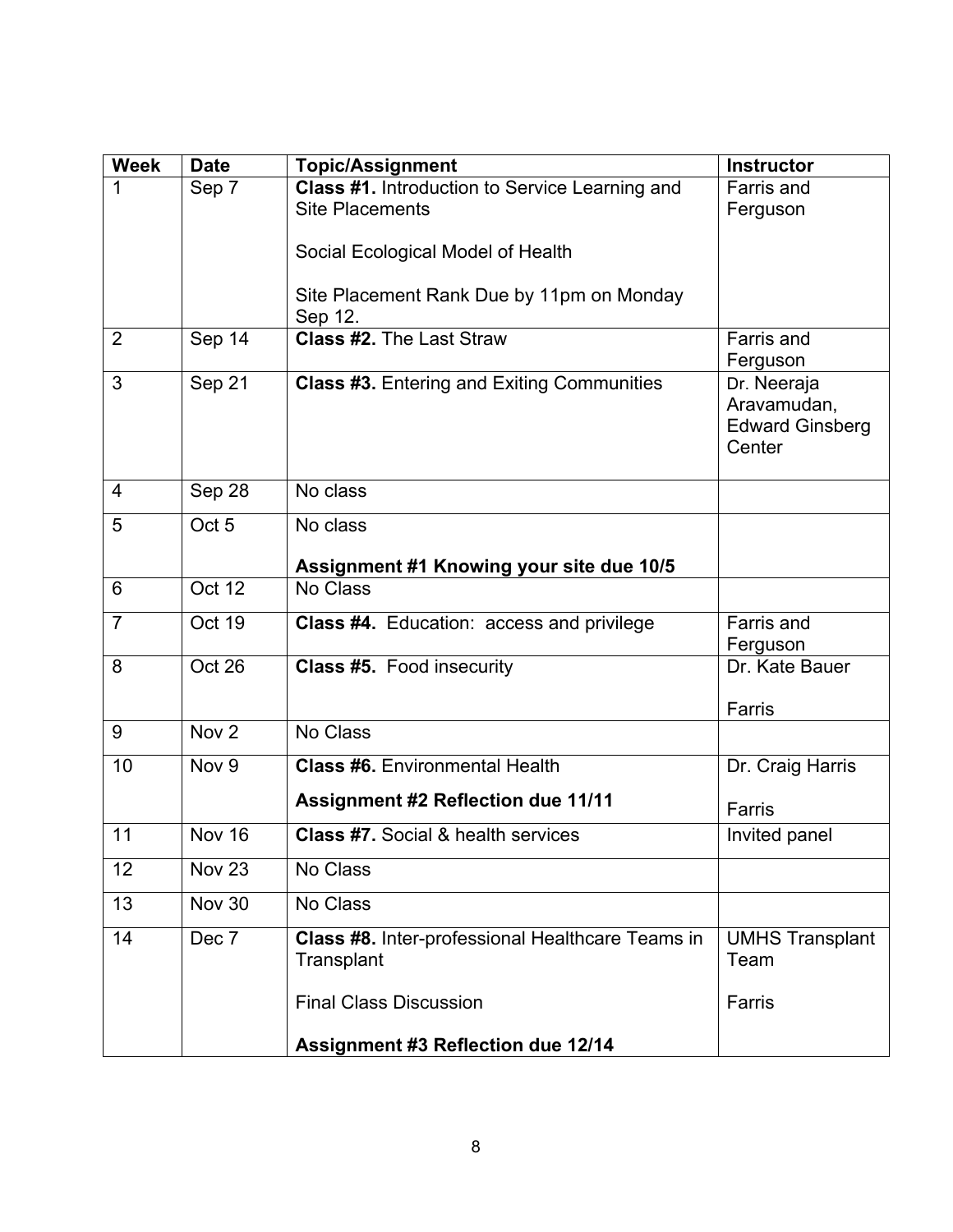## **F. Grading**

| <b>Assignment</b>                     | Due Date    | % of<br>Grade |
|---------------------------------------|-------------|---------------|
| Knowing your site                     | October 5   | 25%           |
| Reflection #1                         | November 11 | 25%           |
| Reflection #2                         | December 14 | 25%           |
| <b>Class Attendance/Participation</b> | December 7  | 25%           |
| <b>Signed service log</b>             | December 17 | P/F           |
| Total                                 |             | 100%          |

Grades for this course are given based on what is learned, not simply for completing the service hours requirement. The service hours requirement will be graded on a pass/fail basis. If you do not pass your service placement as exhibited by the signed service log, you will not pass the course. Letter grades are based on the following assignments. Detailed instructions are provided for each assignment in the next section.

The grading scale for this course is shown below. Students must achieve at least 70% (C-) to pass the course.

| 97-100% | A+ | 77-79% | C+ |
|---------|----|--------|----|
| 93-96%  | A  | 73-76% | С  |
| 90-92%  | А- | 70-72% | C- |
| 87-89%  | B+ | 67-69% | D+ |
| 83-86%  | R  | 63-66% | D  |
| 80-82%  | В- | 60-62% | D- |
|         |    | 50-59  | F. |